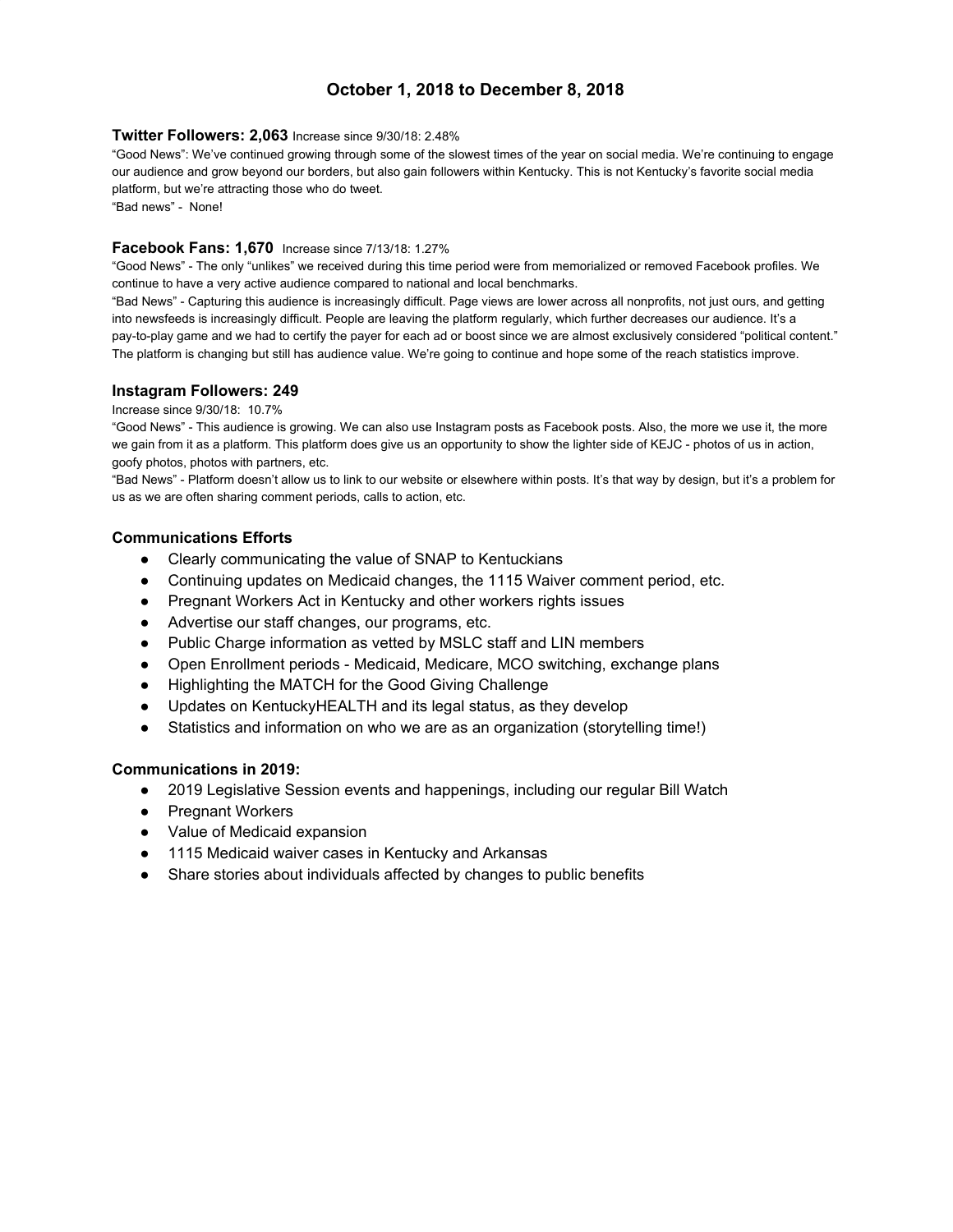## **KEJC Communications Report** Submitted by Marcie Timmerman

## **TOP TWITTER POSTS**



The number of counties in Kentucky with more workers and fewer jobs is increasing. More<br>from @kypolicy: https://bit.ly/2PtBvcU .#WorkerWednesday pic.twitter.com/0eiejJPsmW

| Impressions       | 3,394          |
|-------------------|----------------|
| Total engagements | 141            |
| Media engagements | 103            |
| Link clicks       | 14             |
| <b>Retweets</b>   | 10             |
| Likes             | 7              |
| Profile clicks    | $\overline{4}$ |
| Detail expands    | 3              |

Reach a bigger audience Get more engagements by promoting this Tweet!

**Get started** 

KY Equal Justice @KYEqualJustice Expanding Medicaid has saved lives.

Open enrollment is through December 15th. Please get covered.

https://www.newsweek.com/baby-survival-rates-improved-statesaffordable-care-act-data-795637 ...



**Get started** 

| Impressions       | 1,914          |
|-------------------|----------------|
| Total engagements | 44             |
| <b>Retweets</b>   | 17             |
| Likes             | 14             |
| Link clicks       | 9              |
| Profile clicks    | $\overline{2}$ |
| <b>Replies</b>    | 1              |
| Detail expands    | 1              |
|                   |                |

| <b>KY Equal Justice @KYEqualJustice</b>                  |
|----------------------------------------------------------|
| Yes, we are.                                             |
| https://twitter.com/splcenter/status/1065378321427546112 |

| Impressions       | 1.738 |
|-------------------|-------|
| Total engagements | 8     |
| <b>Retweets</b>   | 4     |
| Likes             | 2     |
| Detail expands    | 2     |

Get more engagements by promoting this Tweet! **Get started** 

Reach a bigger audience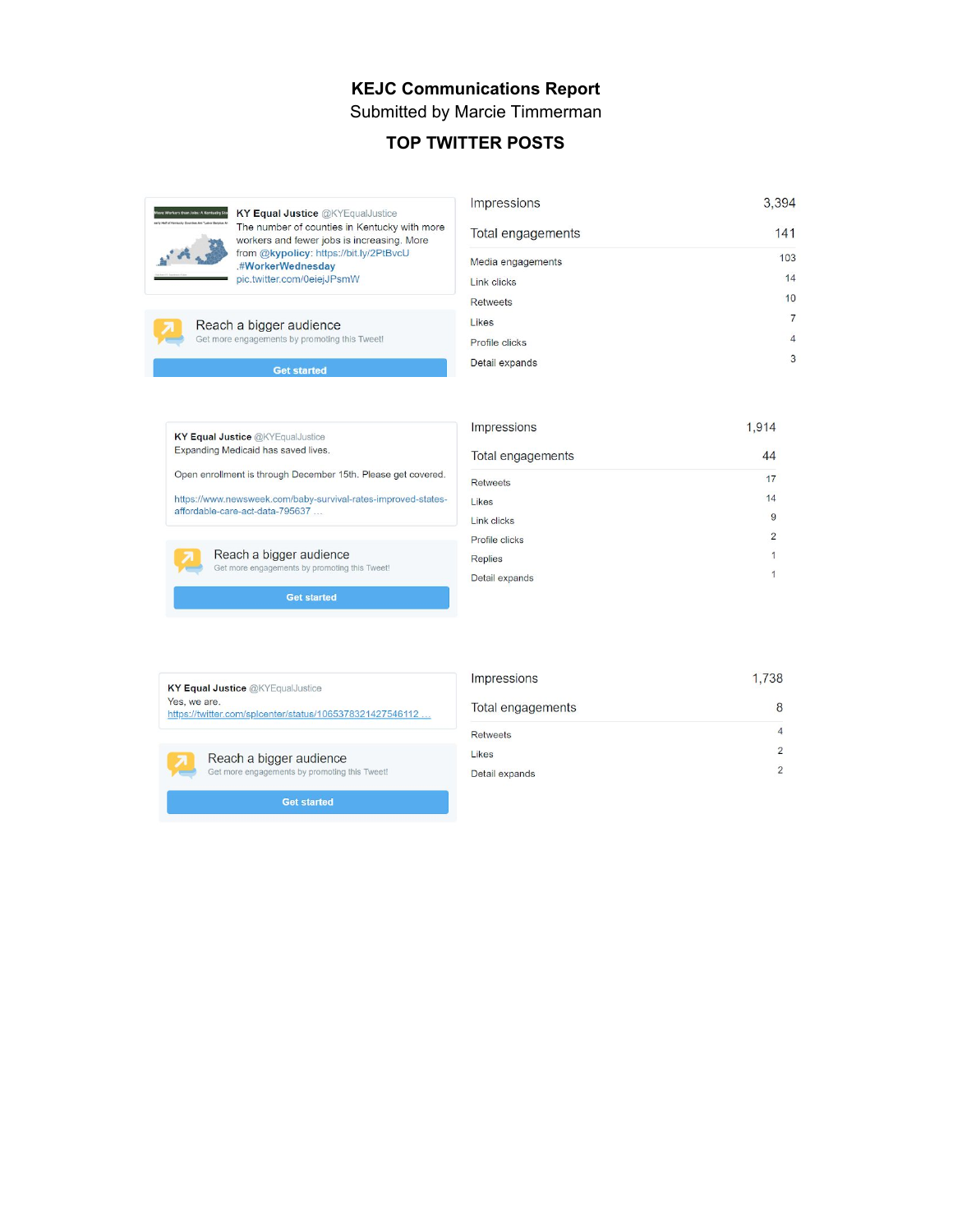## **KEJC Communications Report** Submitted by Marcie Timmerman

# **FACEBOOK TOP POSTS:**



Supreme Court: "Supreme Court" (CONTRACTED FOR SUPREME COURT) (NOW COURT FOR SUPPLY ACCOUNT) (CONTRACTED FOR SUPPLY ACCOUNTS)



Right-to-work law upheld by Kentucky Supreme Court The Kentucky Supreme Court on Thursday rejected a challenge to the

IER-JOURNAL.CO



|                                  | 576 Reactions, Comments & Shares 1                                                                                              |                                                                      |
|----------------------------------|---------------------------------------------------------------------------------------------------------------------------------|----------------------------------------------------------------------|
| 61<br>O Like                     | $\frac{4}{\text{On Post}}$                                                                                                      | $57$ On Shares                                                       |
| 4<br>$\overset{4}{\bullet}$ Love | $\begin{array}{ c c }\n\hline\n\end{array}$ On Post                                                                             | $\vert$ 0n Shares                                                    |
| $\frac{2}{\bullet}$ Haha         | $\begin{array}{ c c }\n\hline\n\text{On Post}\n\end{array}$                                                                     | $\vert$ 2 On Shares                                                  |
| 3<br><mark>63</mark> Wow         | $\begin{array}{ c } \hline \mathbf{0} \\ \hline \text{On Post} \end{array}$                                                     | $\left  \begin{smallmatrix} 3 \\ 0n \end{smallmatrix} \right $       |
| 63<br><b>Sad</b>                 | $\frac{2}{\text{On Post}}$                                                                                                      | $\begin{array}{ c } \hline \mathbf{61} \\ \hline \mathbf{On}$ Shares |
| 228<br>Angry                     | $\begin{bmatrix} 13 \\ \text{On Post} \end{bmatrix}$                                                                            | $215$<br>On Shares                                                   |
| 127<br>Comments                  | $\begin{array}{ c c }\n\hline\n0 & \text{Post}\n\end{array}$                                                                    | $127$<br>On Shares                                                   |
| 95<br>Shares                     | $\frac{91}{\text{On Post}}$                                                                                                     | $\left  \begin{smallmatrix} 4 \\ 0n \end{smallmatrix} \right $       |
| 898 Post Clicks                  |                                                                                                                                 |                                                                      |
| <b>0</b><br>Photo Views          | $\begin{array}{ c c c }\n\hline\n\textbf{42} & \textbf{856} \\ \text{Link Clicks } \ell & \text{Other Clicks } \ell\end{array}$ |                                                                      |
| NEGATIVE FEEDBACK                |                                                                                                                                 |                                                                      |
| <b>0</b> Hide Post               | <b>O</b> Hide All Posts                                                                                                         |                                                                      |
| O Report as Spam                 | O Unlike Page                                                                                                                   |                                                                      |